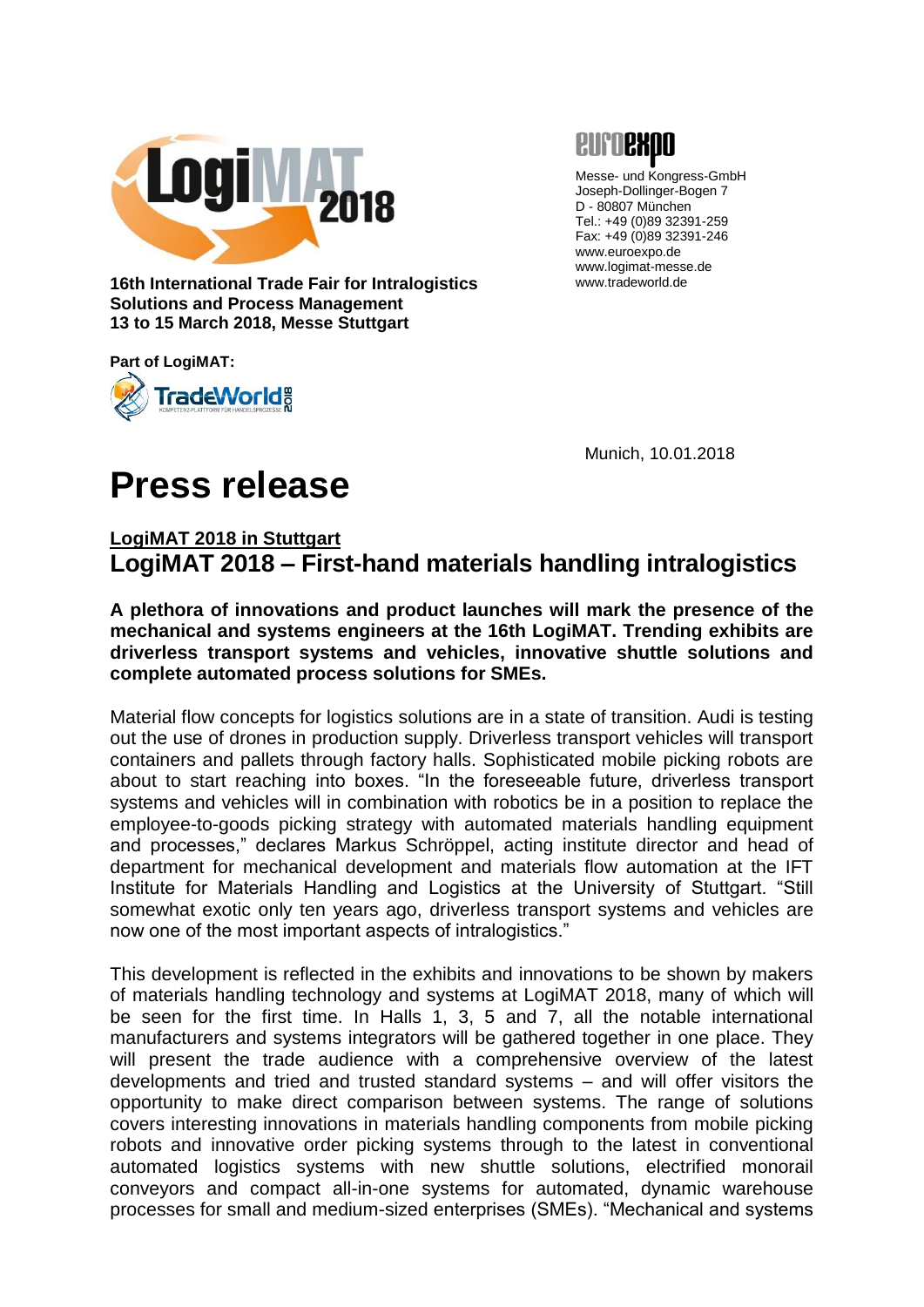engineering manufacturers have always formed the largest group of exhibitors at LogiMAT," says Peter Kazander, Managing Director of EUROEXPO GmbH and LogiMAT's Exhibition Director. "Never before in Stuttgart will so many exhibitors, innovations and premieres have been seen together as at the 16th International Trade Fair for Intralogistics Solutions and Process Management."

#### **World debut for driverless transport platform**

Head of IFT department Schröppel explains: "As an intensive industry get-together and source of information LogiMAT has become the ultimate trade fair for intralogistics solutions and process management. Held every year, it is able to keep pace with the ultra-short development cycles across all segments in the sector. In the context of materials handling technology alone, exhibits by international manufacturers every year in Stuttgart include more innovations in one place than anywhere else in the world."

In 2018, many materials handling technology manufacturers and systems engineers will be focusing on driverless transport vehicles and systems: Bito-Lagertechnik Bittmann GmbH (Hall 6, Stand C33) will present the LEO Locative container and carton transporter among its latest highlights. E&K Automation GmbH (Hall 7, Stand C11) has announced the world launch of an ultra-low driverless transport platform. Grenzebach Maschinenbau GmbH (Hall 7, Stand C21) will introduce Mobile Robot MR10S – a standard driverless transport vehicle with a collaborative robot that can handle up to 10 kg and has a working range of 1,300 mm. Transport and handling tasks are coordinated by fleet management apps. Toshiba Infrastructure Systems & Solutions Corporation (East entrance, Stand EO64) will launch a new picking robot. Innovation driver Magazino GmbH (Hall 5, Stand D55) will be presenting its innovative Soto, the world's first 'cognitive-controlled robot' for warehouse receiving and automated replenishment processes. Karaca Mekatronik Konveyör ve Otomasyon Sistemleeri Mak.San (Hall 1, Stand C81) will be exhibiting the Avenhof AGV with a field-length safety area the warning and protective fields of which respond with greater sensitivity the faster the vehicle is travelling. Stöcklin Logistik AG Förder- und Lagertechnik (Hall 3, Stand C30) will be presenting the Eagle-Ant driverless transport vehicle for transporting long loads.

"In addition to the industrial trucks manufacturers, almost all systems engineers and a large number of newcomers are offering driverless transport vehicles and systems for a very wide range of applications," explains Schröppel. "With their scalability and system operation without significant infrastructural investment, they present attractive entry-level automatic solutions for processes, the automation of which has not seemed economically feasible hitherto."

## **Shuttles for every need**

Although fixed materials handling systems will continue to be needed for the time being for large volumes and high throughputs "they too will become ever more streamlined with ongoing concept and component development" says Schröppel. "Choosing the optimum solution for throughput and future business process development can be made easier using simulation projects and the involvement of universities, planners and consultants."

International exhibitors at LogiMAT will be demonstrating many new developments in the sphere of automated warehouse and material flows using conventional systems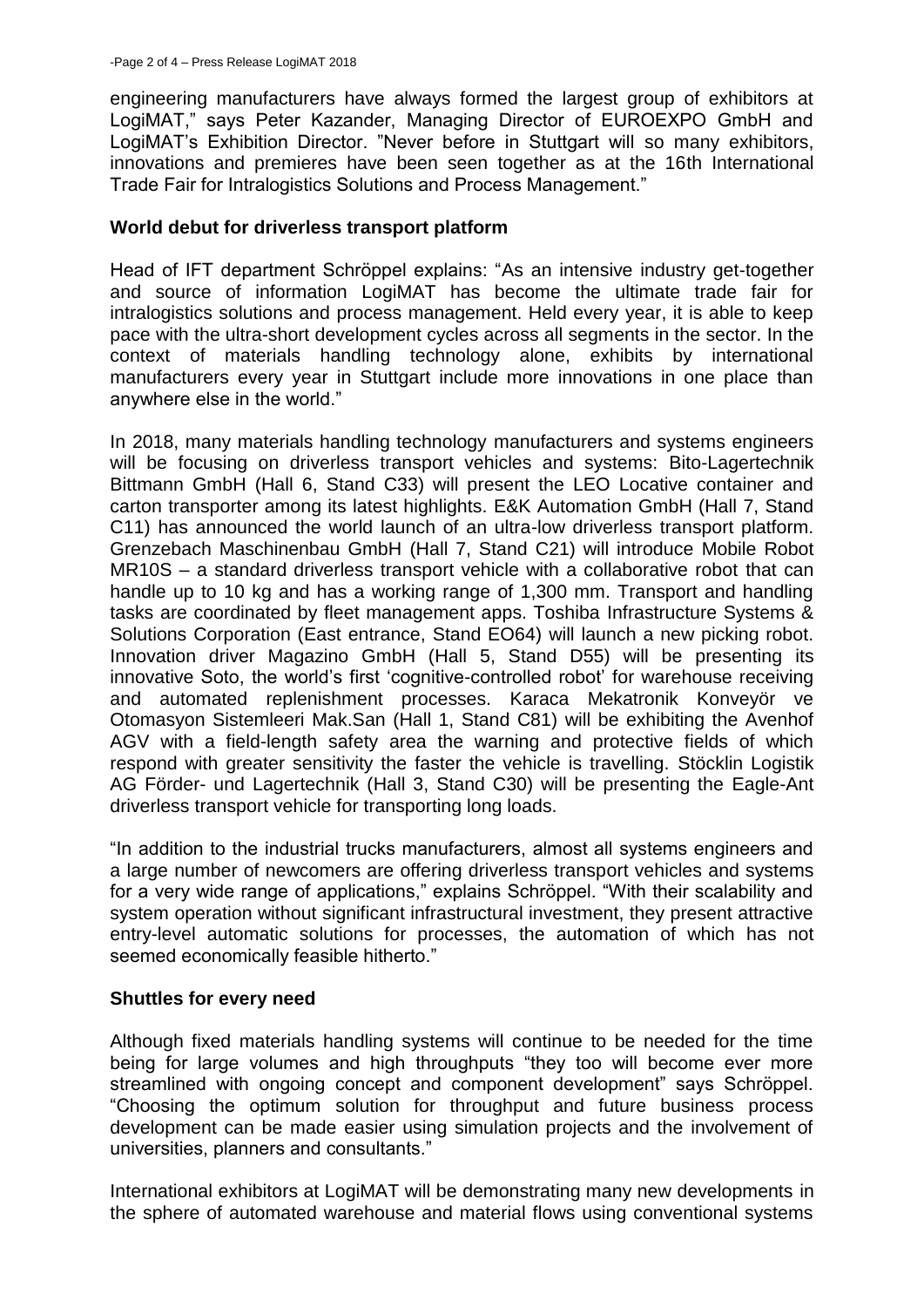technology. One enduring trend is in shuttle systems. Knapp AG (Hall 3, Stand B03) will be celebrating the world launch of the Evo OSR shuttle at LogiMAT. Stöcklin Logistik will be presenting an FSP (flexible in storage and performance) adaptive automated small-parts warehouse shuttle system, which can handle a very wide range of containers. Dambach Lagersysteme GmbH & Co. KG (Hall 1, Stand F41) will present its new versatile Multiflex System with compact shuttle capable of switching levels. Italian company Automha Spa. (Hall 1, Stand F37) will be presenting the Rushmover, a new pallet shuttle able to turn in two directions. Storax Engineered Storage Solutions (Hall 5, Stand D72), part of the Portuguese group of companies Ramada Investimentos e Industria, will be showing two new compact Ranger shuttle warehousing systems at LogiMAT 2018. The system is operated via conventional forklift equipment. As soon as the shuttle enters a warehouse tunnel, it switches to automatic operation.

Another trend is in complete solutions. TGW Logistics Group GmbH (Hall 5, Stand D61) will be showing FlashPick®, among other things, a complete smart solution designed for single orders with materials handling technology, shuttle, picking station and software for automated single-item picking. LT Fördertechnik GmbH (Hall 7, Stand A71) offers small and medium-sized enterprises (SMEs) a compact automated small-parts warehouse in addition to materials handling technology, picking station, control and warehouse management system. Wegener + Stapel GmbH (Hall 5, Stand C65) with its new Flexpick+, will be exhibiting a complete system for small and medium-sized enterprises with ranges between 5,000 and 12,000 small-volume products including material flow hardware (warehouse cube and materials handling technology) as well as warehouse management and material flow control software.

### **Accompanying programme provides additional information**

The optimum layout for automated material flows with fixed materials handling technology is created in modular form using chain, belt and roller conveyors. Modular systems for individual components ensure maximum flexibility with customised system layout and a high level of scalability as regards system size and investment volume. The latest developments in components for transport rollers, gears and drive control systems, for instance, presented by international manufacturers at LogiMAT, are designed to generate efficiency benefits and cost savings.

Arne Limper, sales manager for Rauscher F.X. Lagertechnik GmbH (Hall 1, Stand J17) says that these examples show that "LogiMAT is the complete Who's Who of warehouse technology." The stands of international exhibitors demonstrate the state of the art in system development and the integration of the most recent technical developments, such as in the spheres of sensor technology, image capture, robotics and materials development. What's more, the informative accompanying programme with, for example, specialist forums such as 'AGV 4.0 for optimised efficiency' (13.3., Forum E, Hall 9), 'Transport and handling – completely autonomous' (14.3. Forum A, Hall 1), 'Material flows in the age of Industry 4.0' (14.3., Forum C, Hall 4) and 'Milestones in smart mobile robotics' (15.3., Forum E, Hall 9) meet the needs of trade visitors for information on the issues of digital transformation and future-proof intralogistics design. The second day of the exhibition is 'IFT Day', spotlighting the theme of 'Intralogistics – Future – Technology'.

"Once again in 2018, nowhere will it be possible to obtain a more comprehensive overview of current products and solutions in the sphere of intralogistics and a more informative accompanying programme than in Stuttgart in March," sums up Exhibition